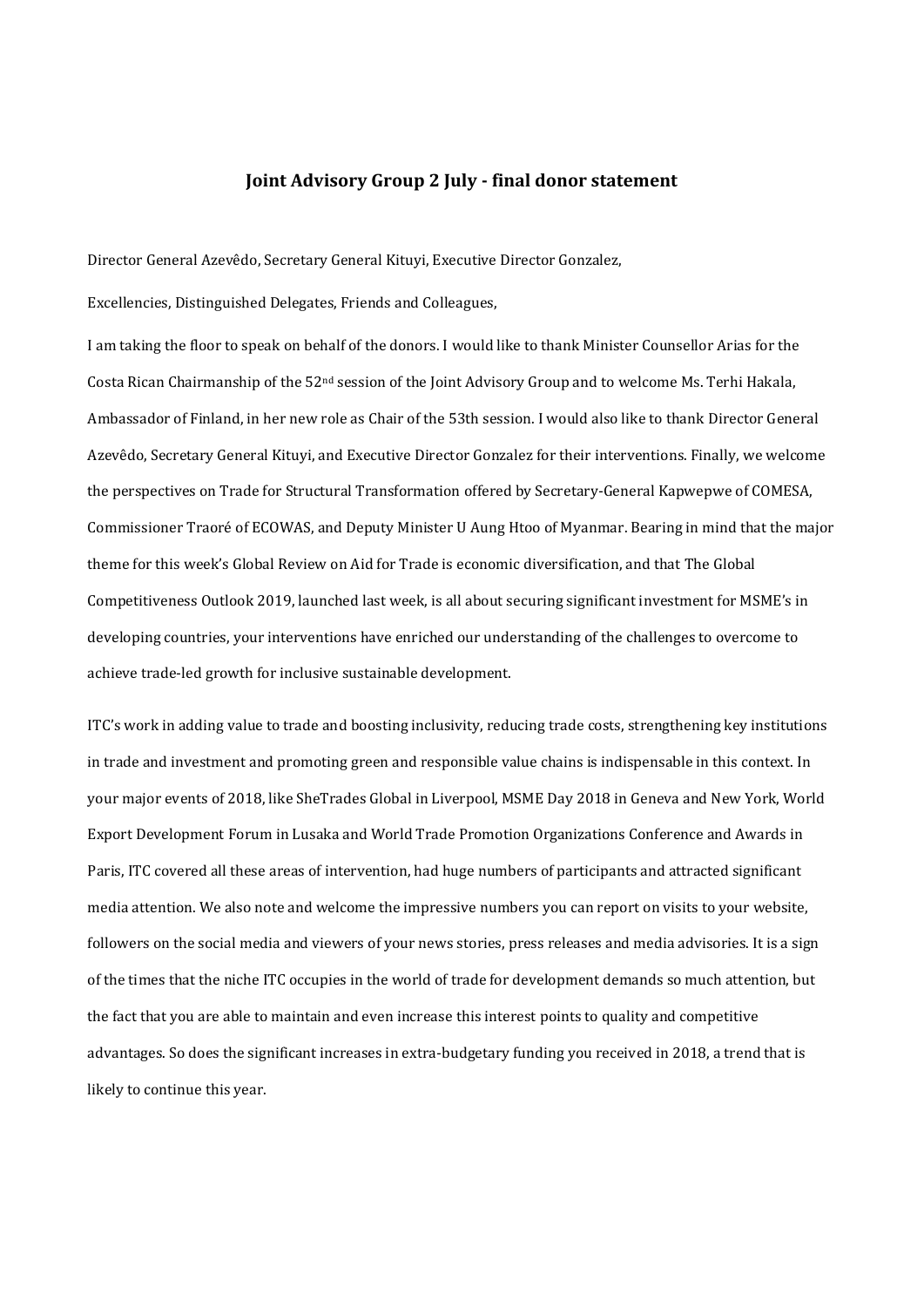It is against this background that donors are ready to raise the bar a little bit for ITC. Over the last year, we have brought up an issue like leverage, for instance. It is impressive that through the core funding of Window 1, including the production of public goods like SheTrades Global, the NTM HelpDesk and the Sustainability Map, you are able to leverage significant earmarked funding in Window 2. In the Annual Report, you mention that 1USD of extra-budgetary funding is leveraged into 17 USD of international export and investment transactions. Now, however, we would like to see ITC leverage funds also outside ITC's own programs and projects at country and regional level, from various sources, both public and private, and have an impact on the activities of other stakeholders in trade and development within your field of expertise. A primary arena of action will be the UN system and the UNDAFs, but we also expect you to contribute to policy dialogues and collaboration in your own right wherever you can make a difference for MSME's. We accept that you cannot do everything and will have to make some hard choices along the way.

It is positive that ITC has exceeded its target and delivered 86% of country specific assistance to priority countries. We urge a continued focus on Least Developed Countries, not least to contribute to meeting SDG 17. Other issues we have brought up are for instance mainstreaming of gender, youth and sustainable development in your programs and projects, explicit links of these to the SDG's, streamlining of operations to meet the increasing demand for ITC at country and regional level, finance and investments for SME's, etc. Geneva and Europe have seen extreme temperatures this past week. We think there is little doubt that the new approaches for building climate resilience in the textile value chain that ITC is exploring in the Middle East and North Africa region will soon be replicated broadly as MSMEs and TISIs have to adapt to a new situation in their local contexts.

We are happy to note that you are working diligently to improve further in all the areas I just mentioned and will be able to report on progress in the CCITF's of the next year or so.

Another topic that we have discussed a bit over the last year is the sustainability of ITC's results. The AESR 2018 is very much about sustainability and it is on the agenda of JAG this afternoon, so we will only touch briefly on it in this intervention. We commend the work of ITC's Independent Evaluation Unit and its persistence in demanding that ITC does better on sustainability. The challenges you have on sustainability are some that all actors in development assistance share: how to ensure real ownership and maintain results over time. The